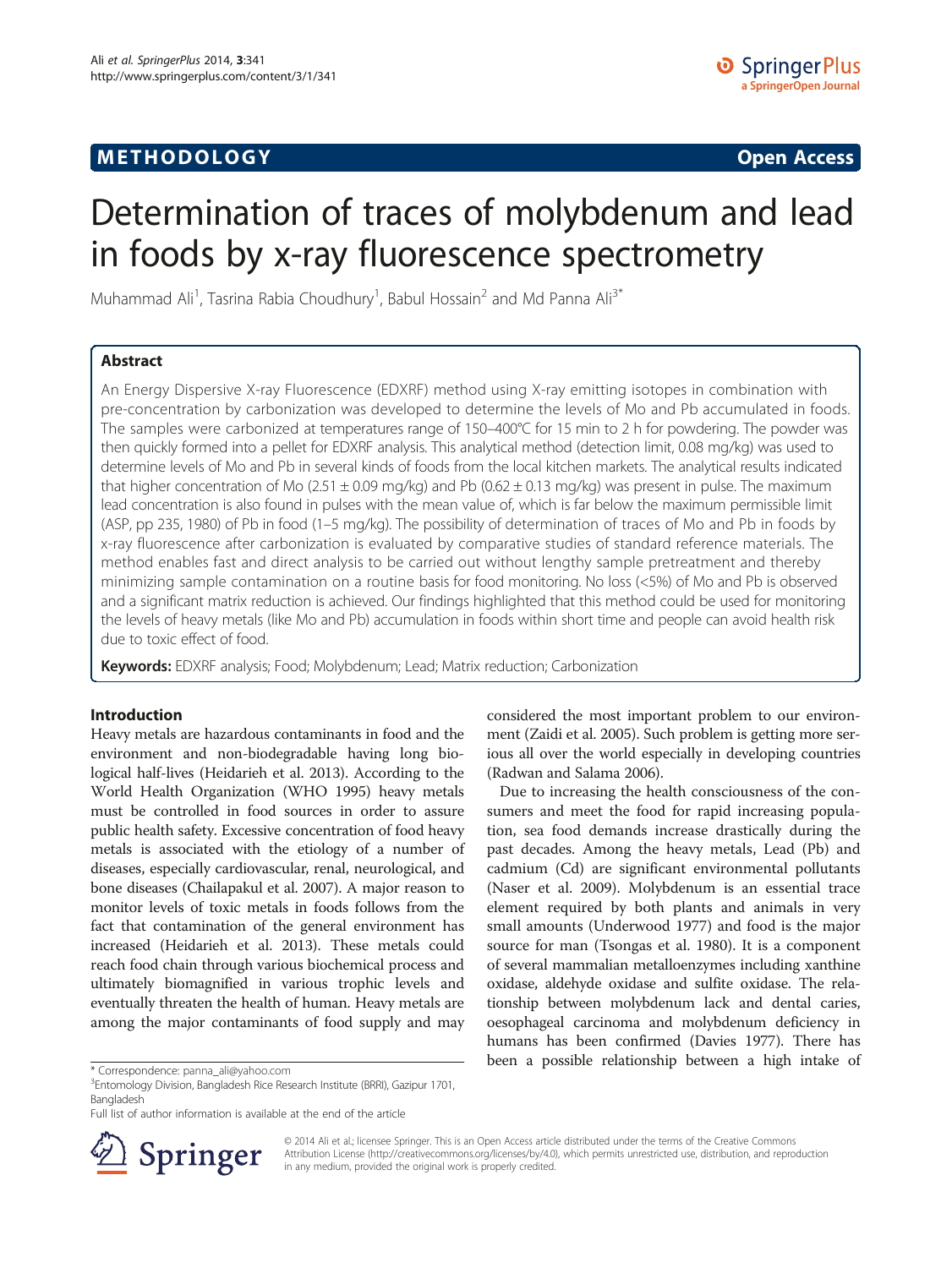molybdenum and a high level of incidence of gout. The major toxic effects of lead have been described (NAS [1971\)](#page-8-0); they include anaemia, neurological dysfunction, and renal impairment. Childhood lead poisoning is a major public health problem in many industrialized countries (Parsons and Slavin [1993\)](#page-8-0) and is arguably one of the most preventable environmental diseases (Parsons et al. [1997\)](#page-8-0). Thus, trace elements essential or toxic play an important role in human health and diseases, and their main pathway to reach the human body is the food chain. Therefore, to safeguard human health and to protect environment, it is very important to know the level of Mo and Pb in foods and their dietary intake. Hence, many analytical methods for rapid and routine determinations of Mo and Pb in a complex matrix like foods have been developed. Atomic Absorption and Inductively Coupled Plasma Atomic Emission Spectrometry (ICP-AES) are commonly used but these methods require timeconsuming digestion procedures such as dry ashing or wet digestion. Dry ashing at higher temperatures may lead to losses of Mo and Pb by retention on the surfaces of reaction vessels at high temperatures for longer time, and the use of chemical reagents in wet digestion may cause contamination (Southgate [1987](#page-8-0)). Nevertheless, complete dry or wet digestion of food items and their dissolution is often troublesome and time consuming. Therefore, in the present research, attention has been given to the use of XRF with a sample pretreatment for carbonization but not for ash by dry ashing or dissolution by wet digestion. The dry ashing or wet digestion of foods is not usually satisfactory for XRF or PIXE measurements as both the methods have mostly been applied to analytical problems where sample materials have been used in solid forms rather than in ash or solution. It is often difficult to prepare pellets from ash without a suitable binder. Preparing thick pellets from carbonized and powdered food samples without employing a binder is an easy technique often used for the determination of elements in a sample by XRF or PIXE spectrometry with better sensitivity. The detection limit of the XRF method is comparatively higher in solutions than in solid homogeneous fine samples (Kalam et al. [1978](#page-8-0)). The solid sample in a pellet form is suitable for PIXE or XRF as thick targets are generally less complicated and faster to prepare than thin targets, and involve less risk of contamination and loss of elements to be analyzed. A comparative study of the sensitivity of XRF and PIXE methods for trace element analysis in thick solid biological targets have been made by Ali [\(1995](#page-7-0)). From that study it was observed that photon beam excites a wider range of elements and produce better sensitivity for higher Z elements (Mo and Pb) than PIXE. These two elements having relatively higher Z values have higher x-ray production cross-sections with gamma photon interactions. However, the technique suffers from serious matrix effects,

and hence a special methodology has to be developed for each matrix type, if quantitative analytical data are requested (Sieghbahn [1965;](#page-8-0) Delgado et al. [1987;](#page-7-0) Dos Santos and Conde [1987](#page-8-0)). Therefore, EDXRF has been applied for the determination of Mo and Pb in foods without any tedious pretreatment procedures, usual in the analysis of biological samples. A serious drawback of the XRF method is the rather complicated way of quantitative evaluation of the matrix effects. Based on comparison of the spectra of samples with those of closely matched standard reference materials, a relatively simple method has been worked out for quantitative determinations on a routine basis, which, besides minimizing the errors, fits into the system of the classical methods of quantitative analysis.

## Experimental methology

## Sampling and sample preparation

Food samples were purchased from local kitchen markets, carried to the laboratory and stored in plastic Ziploc bags in a refrigerator. All samples were thoroughly cleaned first under tap water and then finally with distilled de-ionized water, peeled, shelled, or deboned as applicable, and the edible portion was taken for analysis. The edible portion of each cleaned samples (100 g) were first air dried and then oven dried in an electric oven at  $85 \pm 5^{\circ}$ C to a constant weight to get dry weight factor before carbonization and then carbonized in a muffle furnace in the range of 150– 400°C in pre-weighed porcelain dishes for 15 min. to 2 h according to sample type. Comparison of the samples carbonized at temperatures of 150–400°C showed that treatment at 300°C for 1–2 h provides good carbonization conditions and this was applied for subsequent carbonization of most of the plant foods. But most of the animal foods were carbonized at 400°C. The optimum temperature for carbonization of cereals was 400 and 200°C for vegetables and the time required for this treatment was 1 h. Initially, the samples were dried and then heated, and the process of carbonization to ashing was observed. The results showed that heating of the plant foods at 350°C for 15 min. to 30 min. and animal foods at 550°C for more than 1 h start ashing. The standard reference materials, bovine liver (NIST-SRM-1577b), horse kidney (IAEA-H-8), animal bone (IAEA-H-5), lobster hepatopancreas (NRCC-TORT-2), rice flour (NIST-SRM-1568a), pine needles (NIST-SRM-1575), orchard leaves (NIST-SRM-1571), and tomato leaves (NIST-SRM-1573) were treated as the samples and analyzed to evaluate the loss of Mo and Pb during sample treatment. Both the carbonized standards and samples were powdered and homogenized in an aluminum carbide mortar. The homogenized fine powders were then pressed into pellets of 100 mg weight, 10 mm diameter by a hand press pellet maker. Geometric and measurement parameters were the same for each standard and sample.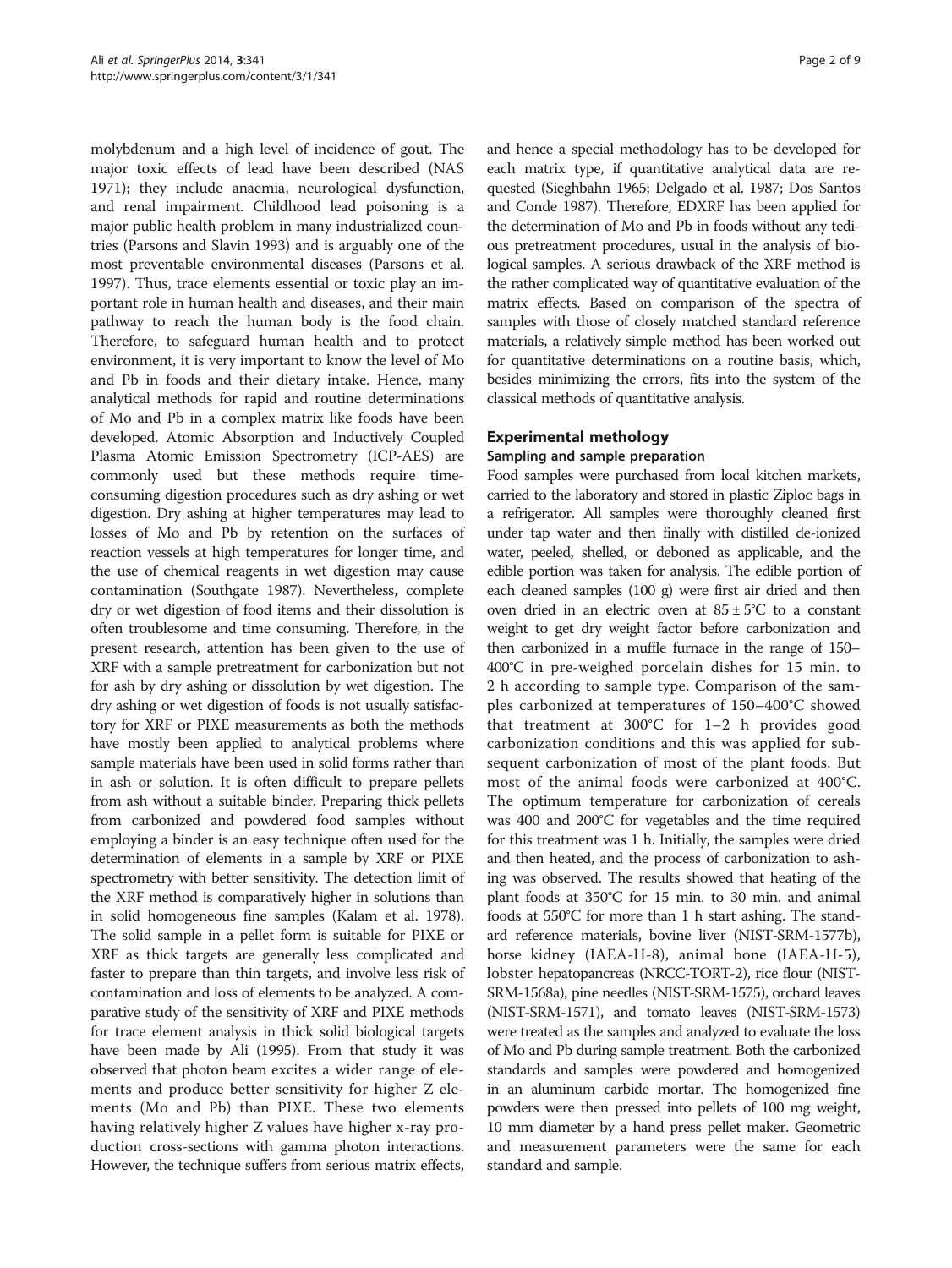## Analytical method

A radioisotope-induced X-ray fluorescence system was applied for EDXRF analysis, where a 30-mCi Cd-109 annular x-ray source was used for excitation. The components of an energy-dispersive x-ray spectrometer developed in this laboratory consist of a primary x-ray source, sample holder, an x-ray detector, a multi-channel analyzer (MCA) and associated NIM electronics for data acquisition and processing. A microcomputer is dedicated to this system for on-line XRF data analysis.

The source of primary x-rays for excitation of characteristic x-rays is a high intensity 109Cd annular sealed x-ray source. The sample holder is simply a receptacle to hold the sample. The excitation source is a ring type construction, which is ideal for the Si(Li) detector. The sample is directly irradiated from the source. The source holder is made of pure aluminum and different sample holders can be used for different samples depending on their forms, shapes and sizes. The overall experimental setup for this system is illustrated in Figure 1. In the present setup, the relative distance of source from the detector and source from the sample can be changed to obtain a desired optimum source-sample-detector geometry condition for analysis. This setup also provides an easier sample handling provision. Since the setup is operated in open air, the spectral background is relatively low and the sensitivity is relatively high, relatively for higher elements. By this experimental setup the K-lines from molybdenum and L-lines from lead can be measured precisely. The targets were placed above the Cd source, which was positioned vertically over the detector as shown in Figure 1.

The characteristic x-rays were detected with an Ortec Si (Li) detector. The resolution of the detector was 175 eV at 5.9 keV. The samples were excited for 3000 seconds in the form of pellets and the peak used for analysis was Kα for Mo and Lα for Pb. The characteristic X-rays were detected with a Si(Li) Ortec detector and analyzed with a 1024 multichannel analyzer (Canberra) and other NIM electronics. A typical EDXRF spectrum obtained from a carbonized green gram sample under these experimental conditions is illustrated in Figure [2.](#page-3-0) All peak areas were integrated using the FORTRAN software AXIL (analysis of x-ray spectra by iterative least squares program) on a Pentium II (IBM compatible) professional computer. The tailored version of the software is PRO/QXAS provided by the International Atomic Energy Agency (IAEA), Vienna, Austria (Vekemans et al. [1994\)](#page-8-0).

## Results and discussion

## Concentration calibration

In the case of XRF analysis, the concentration calibration is defined as the number of x-rays per ppm of the element of interest per second vs. its atomic number. The concentrations of Mo and Pb in foodstuffs were calculated by comparison with the calibration curves constructed from the standards, bovine liver (NIST-SRM-1577b) and orchard leaves (NIST-SRM-1571. The concentration calibration curves were constructed from the average peak areas obtained from the irradiation of five 100 mg standard

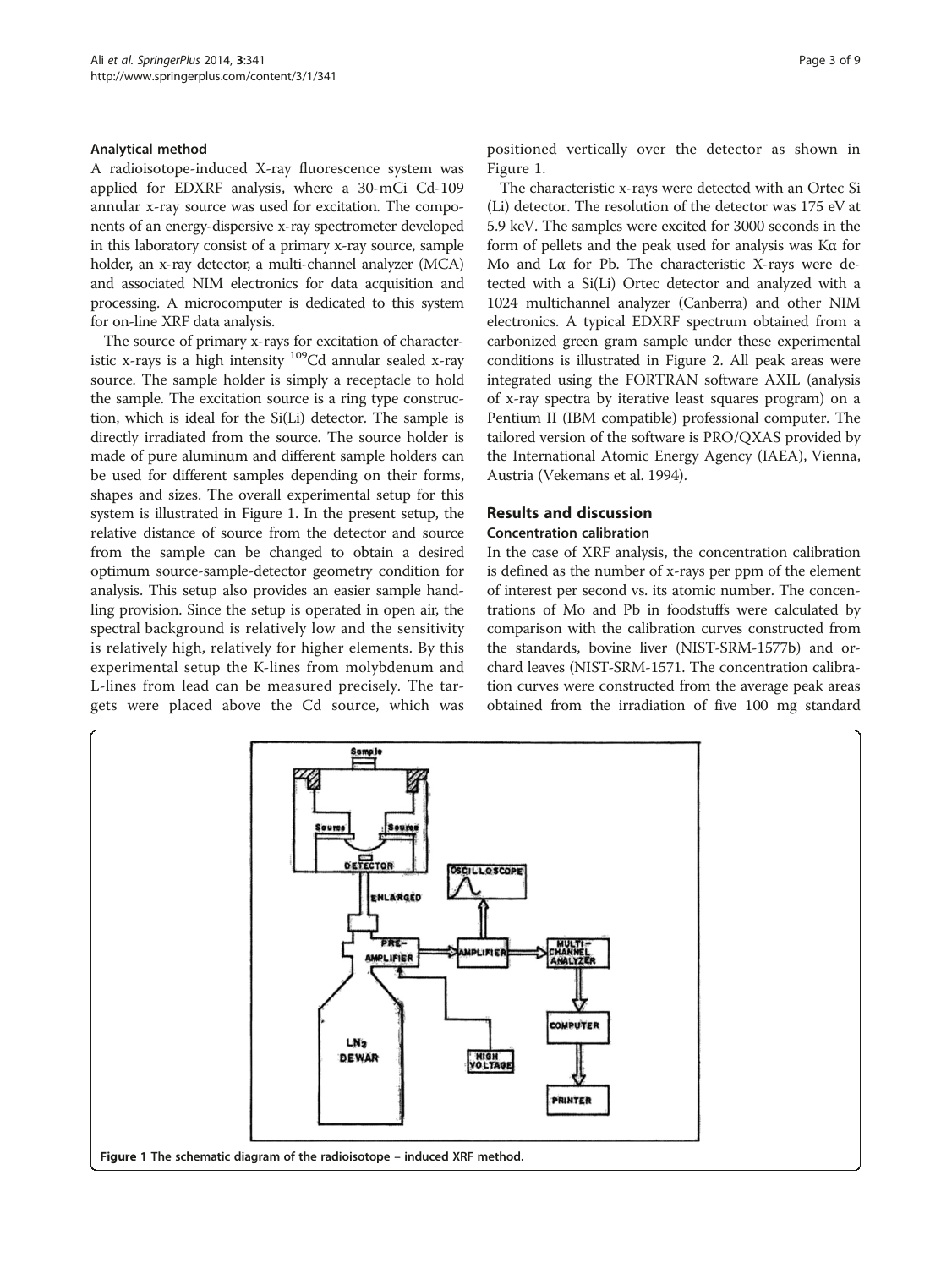<span id="page-3-0"></span>

pellets prepared in the same way as the sample pellets. A typical calibration curve obtained from the bovine liver standard for 3000 s irradiation with 30 mCi, Cd source is given in Figure 3. Using the calibration curves, the concentration of an element 'e' in ppm  $(\mu g/g)$  in a given sample is obtained from the following expression:

$$
C_e = \ \left(Y_{e}/S_e\right) \times 1/D \tag{1}
$$

Where,  $C_e$  = concentration of the element 'e' in the sample in ppm;  $Ye = X-ray$  yield of the element 'e' in the sample in counts/second;  $S_e =$  Calibration factor (sensitivity) of the element 'e' in counts/ppm/second; D = Ratio of wet weight to the dry weight of the sample and  $\binom{1}{D}$  = Conversion factor of the estimated concentration from dry state of the sample to the wet state.

## Matrix effect

In trace analysis, the ideal situation is to use a standard with the same matrix composition as the sample to minimize matrix effects. Such a situation is not always possible to achieve because of the non availability of the standard with the same matrix composition as the sample particularly for different varieties of food samples. But as an alternative, it is suitable to use a standard with the bulk of the matrix having a light element composition (H, C, N, O, S), which is similar to the sample matrix. For the proper application of XRF method, the standard reference materials are chosen those matches as closely as possible, with respect to matrix type and concentration of the measurands of interest, the food samples those are to be analyzed. In this study, the use of the bovine liver and orchard leaves standards for Mo and Pb analysis in foods is justified by the fact that both

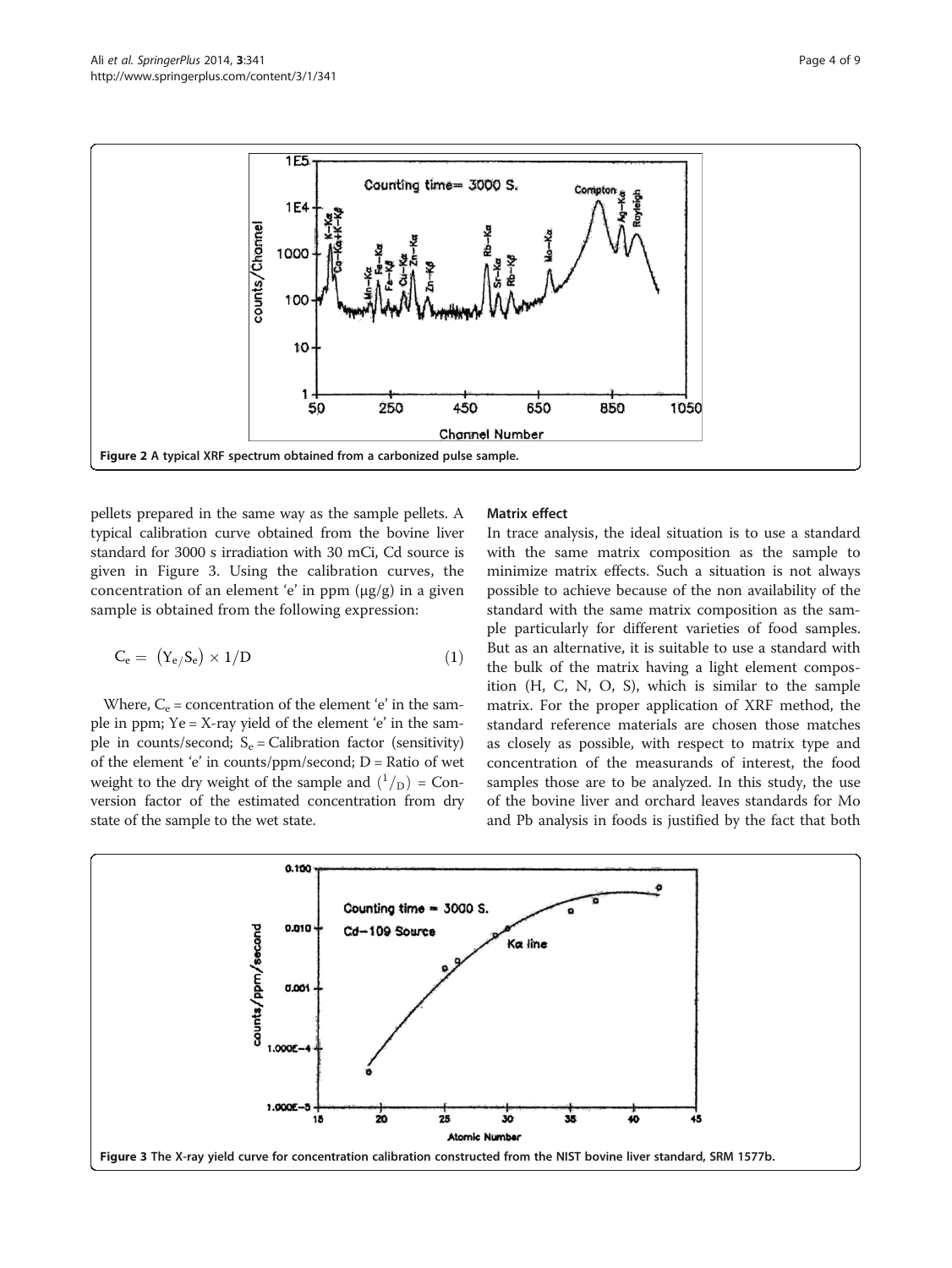the samples and the standards have a predominantly light element biological matrix and therefore can be assumed to have an almost similar matrix composition. This assumption was experimentally investigated (Ali [1995](#page-7-0); Biswas et al. [1984](#page-7-0)) and it was observed that the systematic deviation in the calibration due to different matrices such as orchard leaves, pine needles, bovine liver, animal bone, horse kidney, lobster hepatopancreas etc. was estimated to be less than 10% for most of the elements. Sample homogeneity was tested by replicate irradiations and was found to be within 5%. The above discussions validate the calibration procedures used in this study.

## Evaluation of the loss of elements

The dry destruction of organic matter is an accepted procedure if the element is of low volatility. The optimum carbonization technique was applied here because molybdenum is a refractory element and both the molybdenum and lead do not present problems of volatility. The standard reference materials, bovine liver (NIST-SRM-1577b), horse kidney (IAEA-H-8), animal bone (IAEA-H-5), lobster hepatopancreas (NRCC-TORT-2), rice flour (NIST-SRM-1568a), pine needles (NIST-SRM-1575), orchard leaves (NIST-SRM-1571), and tomato leaves (NIST-SRM-1573) were treated as the samples and analyzed to evaluate the loss of Mo and Pb during sample treatment. The analytical results of Mo and Pb in different biological standards after carbonization are presented in Tables 1 and 2 respectively. These experimental values indicate that the measurement accuracy of the method, varied over the range of 2–11%. The values agreed well with the certified values under the present experimental conditions, which proved that the XRF system described here can be applied to the determination of Mo and Pb in food samples. On the other hand, it also enabled the method based on comparison with reference standards to be applied to biological samples.

## Application

The method was applied to various food types selected to cover a wide range of composition and consumption, with representative lipid, protein and glucoside contents.

Table 1 Analytical results of molybdenum in different biological standards heated at 400°C for 1 h

| <b>Reference Material</b> | Concentration in mg/kg      |                        | Accuracy (%) |
|---------------------------|-----------------------------|------------------------|--------------|
|                           | Measured<br>value $(N = 5)$ | <b>Certified value</b> |              |
| <b>Bovine</b> liver       | 3.30 $(\pm 0.41)$           | 3.5 $(\pm 0.30)$       | 5.7          |
| Rice flour                | $1.50 \ (\pm 0.15)$         | $1.46 \ (\pm 0.10)$    | 2.7          |
| Horse kidney              | $2.30 \ (\pm 0.28)$         | $2.40 \ (\pm 0.30)$    | 4.2          |
| Lobster Hepatopancreas    | $0.86$ ( $\pm 0.20$ )       | $0.95 \ (\pm 0.10)$    | 9.5          |

N = Number of measurements. Uncertainties are counting statistics.

Table 2 Analytical results of lead in different biological standards heated at 400°C for 1 h

| Reference<br><b>Material</b>    | Concentration in mg/kg      | Accuracy (%)          |      |
|---------------------------------|-----------------------------|-----------------------|------|
|                                 | Measured<br>value $(N = 5)$ | Certified<br>value    |      |
| Animal bone                     | $3.20 (\pm 0.50)$           | $3.10 \ (\pm 0.60)$   | 3.2  |
| Orchard leaves                  | 43.0 $(\pm 4.00)$           | 45.0 $(\pm 3.00)$     | 4.4  |
| Pine needles                    | $11.50 (\pm 0.70)$          | $10.80 \ (\pm 0.50)$  | 6.5  |
| I obster                        | $0.31 (\pm 0.15)$           | $0.35$ ( $\pm 0.13$ ) | 11.4 |
| hepatopancreas<br>Tomato leaves | 5.80 $(\pm 0.30)$           | $6.30 \ (\pm 0.30)$   | 7.9  |

N = Number of measurements. Uncertainties are counting statistics.  $Accuracy = \frac{Mean value - Centified value}{Certified value} \times 100$ .

The selected foods were cereals, pulses, vegetables, meats, fishes, milk and milk products, eggs, fruits etc. The results obtained in different groups of food are given in Table [3](#page-5-0). It is found from Table [3](#page-5-0) that some of our food values for Mo are comparable and close to those for US food values (Vazquez-Gonzalez et al. [1989](#page-8-0)). These are for our wheat flour is  $(0.31 \pm 0.05)$  mg/kg and US wheat flour is  $(0.26 \pm 0.09)$  mg/kg; for our lentil is  $(2.83 \pm 0.10)$  mg/kg and US lentil is  $(3.86 \pm 0.229)$  mg/kg; for our beef is  $(0.10 \pm 0.02)$  mg/kg and US beef is  $(0.11 \pm 0.02)$ 0.009) mg/kg; for our hen egg is  $(0.20 \pm 0.03)$  mg/kg and US egg is  $(0.20 \pm 0.18)$  mg/kg and for apple in Bangladesh is (0.26  $\pm$  0.02) mg/kg and for apple in US is (0.20  $\pm$  0.018) mg/kg. Some of our pulse lead values are also comparable and close to those of Pakistani pulse values. The values are  $0.55 \pm 0.02$ ,  $0.45 \pm 0.12$ , and  $0.74 \pm 0.18$  mg/kg in Bangladeshi pulses where as the corresponding values in Pakistani pulses (Qureshi et al. [1990\)](#page-8-0) are 0.53 ± 0.02, 0.51 ± 0.03, and  $0.73 \pm 0.02$  mg/kg respectively. In order to demonstrate the validity of the EDXRF data in Table [3,](#page-5-0) measurements of Mo and Pb in some food groups after carbonization are also performed using proton induced x-ray emission (PIXE) spectrometry and the results are found to be in good agreement with the EDXRF data.

The mean and range of Mo and Pb contents of different food classes repeatedly sampled in this study are given in Tables [4](#page-5-0) and [5](#page-6-0) respectively. It is found that there are considerable variations in the content of molybdenum and lead from group to group not only in Bangladeshi foods but also in Australian (Fardy et al. [1994](#page-8-0)) and US foods and this can be explained mainly in terms of their availability in the local environment. The concentration of molybdenum in all food groups studied in Bangladesh is found to be maximum in pulses with the range of 0.77–3.18 mg/kg and the mean of  $2.51 \pm$ 0.09 mg/kg. The cereal contents  $1.50 \pm 0.06$  mg/kg of Mo, which is comparable to pulse value. But the other food groups are poor source of Mo. The distribution pattern of Mo contents in different food varieties is found to follow the order: pulses > cereals > milk and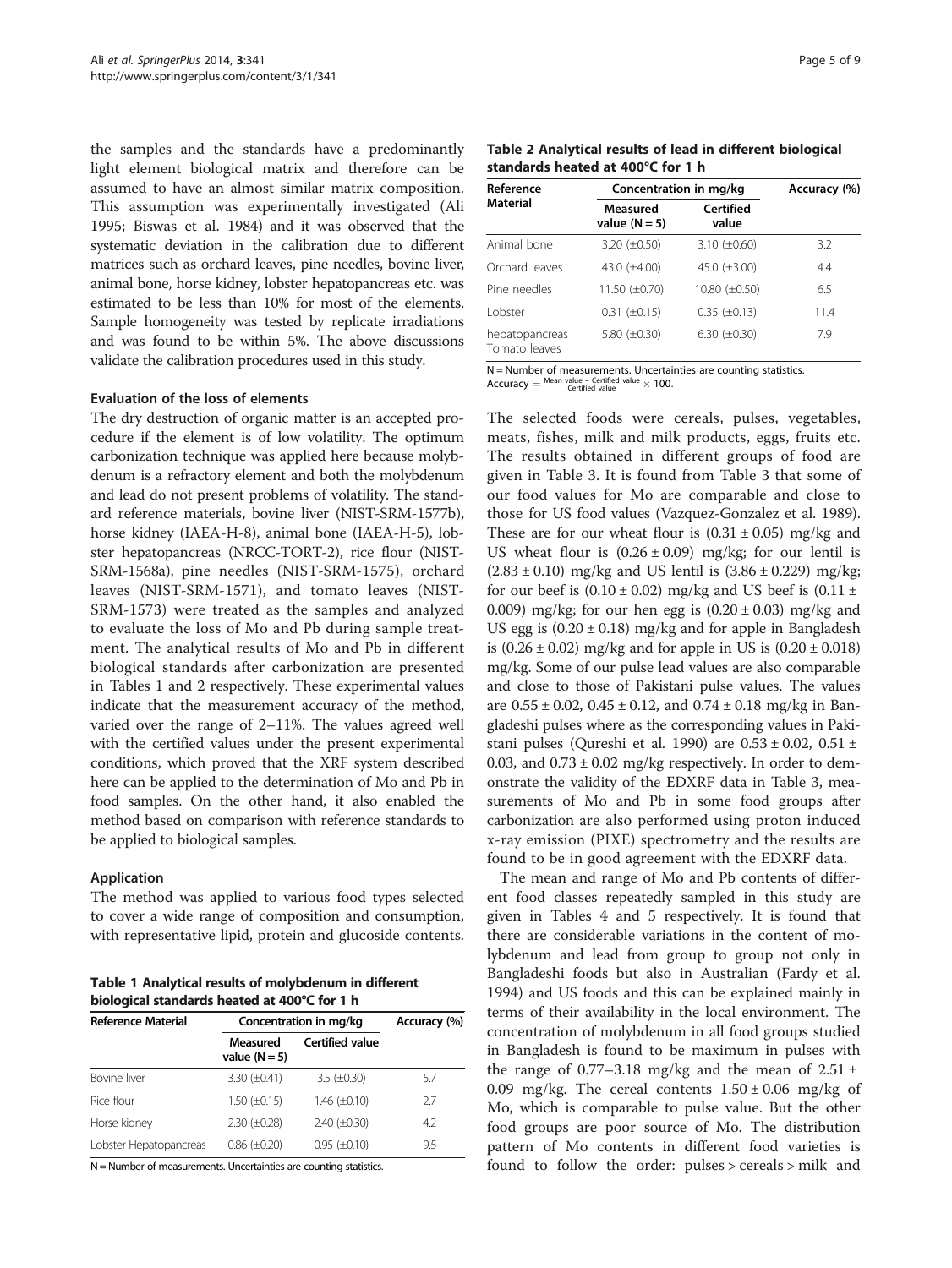<span id="page-5-0"></span>Table 3 Representative values of molybdenum and lead concentrations in different food groups (in mg/kg, fresh weight)

| Food group                      | Mo                  | Pb                  |
|---------------------------------|---------------------|---------------------|
| Cereals (mean)                  | $1.50 \pm 0.06$     | $0.57 \pm 0.02$     |
| Rice, (IRRI, $N = 15$ )         | $4.44 \pm 0.11$     | $0.68 \pm 0.01$     |
|                                 | $3.98 \pm 0.10*$    | $0.72 \pm 0.02*$    |
| Rice (local, $N = 12$ )         | $0.75 \pm 0.01$     | $0.82 \pm 0.01$     |
|                                 | $0.65 \pm 0.02*$    | $0.75 \pm 0.02*$    |
| Rice sunned (milled, $N = 10$ ) | $0.49 \pm 0.08$     | $0.65 \pm 0.01$     |
|                                 | $0.54 \pm 0.09*$    | $0.70 \pm 0.03*$    |
| Wheat flour (coarse, $N = 5$ )  | $0.31 \pm 0.05$     | $0.11 \pm 0.04$     |
|                                 | $0.26 \pm 0.09$ **  |                     |
| Pulses (mean)                   | $2.51 \pm 0.09$     | $0.62 \pm 0.13$     |
| Bengal gram (split, $N = 3$ )   | $0.77 \pm 0.08$     | $0.55 \pm 0.02$     |
|                                 |                     | $0.53 \pm 0.02$ *** |
| Black gram (split, $N = 3$ )    | $2.85 \pm 0.07$     | $0.45 \pm 0.12$     |
|                                 |                     | $0.51 \pm 0.03$ *** |
|                                 | $2.78 \pm 0.08*$    | $0.46 \pm 0.15*$    |
| Green gram (split, $N = 3$ )    | $3.18 \pm 0.07$     | $0.45 \pm 0.11$     |
| Lentils $(N = 3)$               | $2.83 \pm 0.10$     | $0.74 \pm 0.18$     |
|                                 | $3.86***$           | $0.73 \pm 0.02$ *** |
| Lathyrus pea $(N = 3)$          | $2.93 \pm 0.12$     | $0.92 \pm 0.24$     |
| Vegetables (mean)               | $0.08 \pm 0.03$     | $0.20 \pm 0.04$     |
| Vegetables (green, $N = 15$ )   | $0.09 \pm 0.04$     | $0.22 \pm 0.05$     |
| Potatoes $(N = 3)$              | $0.06 \pm 0.02$     | $0.25 \pm 0.04$     |
|                                 | $0.07 \pm 0.004$ ** |                     |
| Tomatoes $(N = 3)$              | $0.05\pm0.02$       | $0.12 \pm 0.03$     |
| Cabbage $(N = 3)$               | $0.10 \pm 0.03$     | $0.15 \pm 0.05$     |
| Meats (mean)                    | $0.07 \pm 0.01$     | $0.59 \pm 0.05$     |
| Chicken $(N = 5)$               | $0.06 \pm 0.01$     | $0.67 \pm 0.04$     |
| Goat $(N = 5)$                  | $0.05 \pm 0.01$     | $0.25 \pm 0.04$     |
| Beef $(N = 5)$                  | $0.10 \pm 0.02$     | $0.85 \pm 0.08$     |
|                                 | $0.11 \pm 0.009$ ** |                     |
| <b>Fishes</b> (mean)            | $0.12 \pm 0.03$     | $0.14 \pm 0.07$     |
| Shrimp $(N = 3)$                | $0.09 \pm 0.02$     | $0.15 \pm 0.08$     |
| Prawn $(N = 3)$                 | $0.12 \pm 0.02$     | $0.13 \pm 0.07$     |
| Fish (sweet water, $N = 15$ )   | $0.12 \pm 0.03$     | $0.15 \pm 0.06$     |
| Fish (marine, $N = 6$ )         | $0.13 \pm 0.04$     | $0.11 \pm 0.05$     |
|                                 | $0.15 \pm 0.06*$    | $0.13 \pm 0.04*$    |
| Milk and milk products (mean)   | $0.26 \pm 0.06$     |                     |
| $Redcow (N = 3)$                | $0.35 \pm 0.09$     | < 0.08              |
| Dano $(N = 3)$                  | $0.31 \pm 0.05$     | < 0.08              |
| Cheese $(N = 3)$                | $0.11 \pm 0.04$     | < 0.08              |
| Eggs (mean)                     | $0.18 \pm 0.03$     | $0.16 \pm 0.06$     |
| Duck egg $(N = 10)$             | $0.15 \pm 0.02$     | $0.17 \pm 0.06$     |

Table 3 Representative values of molybdenum and lead concentrations in different food groups (in mg/kg, fresh weight) (Continued)

| $N =$ Number of samples. Uncertainties are due to the counting statistics. |                     |                 |  |
|----------------------------------------------------------------------------|---------------------|-----------------|--|
| Tea $(N = 3)$                                                              | $0.34 + 0.09$       | $3.38 + 0.29$   |  |
|                                                                            | $0.20 \pm 0.018$ ** |                 |  |
| Apple $(N = 3)$                                                            | $0.26 + 0.02$       | $0.11 + 0.03$   |  |
| Jackfruit $(N = 3)$                                                        | $0.13 + 0.01$       | $0.44 + 0.06$   |  |
| Banana $(N = 3)$                                                           | $0.09 + 0.01$       | $0.40 + 0.07$   |  |
| Pineapple $(N = 3)$                                                        | $0.10 + 0.01$       | $0.11 \pm 0.01$ |  |
| Mango $(N = 3)$                                                            | $0.09 \pm 0.01$     | $0.11 \pm 0.02$ |  |
| Orange $(N = 3)$                                                           | $0.13 \pm 0.02$     | $0.19 \pm 0.01$ |  |
| Fruits (mean)                                                              | $0.13 + 0.01$       | $0.23 \pm 0.03$ |  |
|                                                                            | $0.23 \pm 0.009$ ** |                 |  |
| Hen egg $(N = 10)$                                                         | $0.20 + 0.03$       | $0.15 \pm 0.05$ |  |

\*Values are measured by PIXE. \*\*Values are taken from (Vazquez-Gonzalez et al. [1989](#page-8-0)).

\*\*\*Values are taken from (Qureshi et al. [1990](#page-8-0)).

milk products > eggs > fruits > fishes > vegetables > meats. The maximum lead concentration is also found in pulses with the mean value of  $0.62 \pm 0.13$  mg/kg, which is far below the maximum permissible limit (Reilly [1980\)](#page-8-0) of Pb in food (1–5 mg/kg). But this pattern is no longer true in case of other foods. The Pb contents in different food classes follow pulses > meats > cereals > fruits > vegetables > eggs > fishes > milk and milk products and the corresponding mean values are: 0.62, 0.59, 0.57, 0.23,

## Table 4 Molybdenum concentration in different food groups in mg/kg, fresh weight basis

| Food group  |       | Bangladeshi<br>food | Australian food<br>(Fardy et al.<br>1994) | US food<br>(Vazquez-Gonzalez<br>et al. 1989) |
|-------------|-------|---------------------|-------------------------------------------|----------------------------------------------|
| Cereals:    | Range | $0.31 - 4.44$       | $0.06 - 0.64$                             | $0.14 - 1.80$                                |
|             | Mean  | $1.50 \pm 0.06$     |                                           | 0.57                                         |
| Pulses:     | Range | $0.77 - 3.18$       |                                           |                                              |
|             | Mean  | $2.51 \pm 0.09$     |                                           | 3.30                                         |
| Vegetables: | Range | $0.05 - 0.10$       | $0.01 - 0.20$                             | $0.01 - 0.08$                                |
|             | Mean  | $0.08 + 0.03$       |                                           | 0.05                                         |
| Meats:      | Range | $0.05 - 0.10$       | $0.01 - 0.25$                             | $0.02 - 0.05$                                |
|             | Mean  | $0.07 + 0.01$       |                                           | 0.04                                         |
| Fishes:     | Range | $0.09 - 0.13$       | $0.20 - 0.54$                             | $0.01 - 0.02$                                |
|             | Mean  | $0.12 \pm 0.03$     |                                           | 0.01                                         |
| Milks:      | Range | $0.11 - 0.35$       | $0.02 - 0.04$                             | $0.05 - 0.11$                                |
|             | Mean  | $0.26 + 0.06$       |                                           | 0.07                                         |
| Eggs:       | Range | $0.15 - 0.20$       | $0.12 - 1.58$                             |                                              |
|             | Mean  | $0.18 \pm 0.03$     |                                           | 0.09                                         |
| Fruits:     | Range | $0.09 - 0.26$       | $0.01 - 0.03$                             | $0.01 - 0.09$                                |
|             | Mean  | $0.13 \pm 0.01$     |                                           | 0.03                                         |

Uncertainties are due to the counting statistics.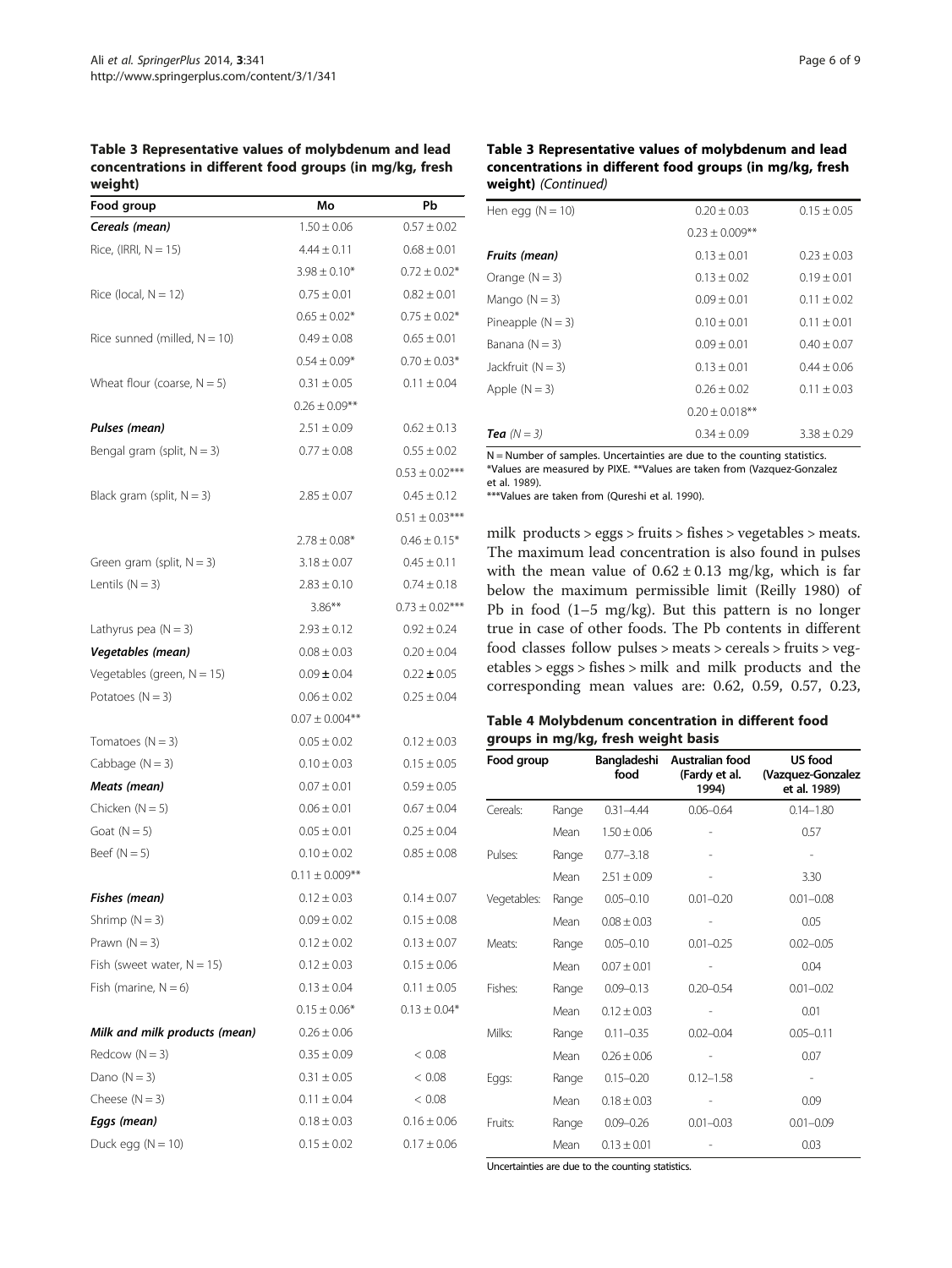<span id="page-6-0"></span>Table 5 Lead concentration in different food groups in mg/kg, fresh weight basis

| Food group  |       | food            | Bangladeshi Australian food<br>(Fardy et al.<br>1994) | <b>Australian Legal</b><br>Maximum |
|-------------|-------|-----------------|-------------------------------------------------------|------------------------------------|
| Cereals:    | Range | $0.11 - 0.82$   | $0.01 - 1.80$                                         |                                    |
|             | Mean  | $0.57 \pm 0.02$ |                                                       | 2.5                                |
| Pulses:     | Range | $0.45 - 0.92$   |                                                       |                                    |
|             | Mean  | $0.62 \pm 0.13$ |                                                       |                                    |
| Vegetables: | Range | $0.12 - 0.25$   | $0.01 - 0.14$                                         |                                    |
|             | Mean  | $0.20 \pm 0.04$ |                                                       | 2.0                                |
| Meats:      | Range | $0.25 - 0.85$   | $0.70 - 0.78$                                         | $\overline{\phantom{a}}$           |
|             | Mean  | $0.59 \pm 0.05$ |                                                       | 1.5                                |
| Fishes:     | Range | $0.11 - 0.15$   | $0.04 - 0.10$                                         | $\overline{\phantom{a}}$           |
|             | Mean  | $0.14 \pm 0.07$ |                                                       | 2.5                                |
| Milks:      | Range |                 | $0.01 - 0.04$                                         |                                    |
|             | Mean  |                 |                                                       | 1.5                                |
| Eggs:       | Range | $0.15 - 0.17$   | $0.07 - 1.50$                                         |                                    |
|             | Mean  | $0.16 \pm 0.06$ |                                                       | 1.5                                |
| Fruits:     | Range | $0.11 - 0.44$   | $0.02 - 0.20$                                         |                                    |
|             | Mean  | $0.23 \pm 0.03$ |                                                       | 1.5                                |

Uncertainties are due to the counting statistics.

0.20, 0.16, 0.14 and < 0.08 mg/kg. The Australian grain products also contain the highest range of Pb among food classes but this range value  $(0.01-1.80)$  mg/kg is much higher than our range value of (0.11–0.82) mg/kg. The Pb concentrations found in different Bangladeshi food classes revealed that these are not contaminated with lead through the environmental or ecological imbalance of this element.

The present findings of Mo, however, indicate that the nutritional value in terms of its contents in Bangladeshi common foods are at least comparable with those reported in other countries (Vazquez-Gonzalez et al. [1989;](#page-8-0) Fardy et al. [1994\)](#page-8-0) The present carbonization technique is, with a few exceptions, the most suitable method (Table [3](#page-5-0)). This technique is found suitable for samples of all types except fatty fish and fats and oils. This dry carbonization method enhances the detection limit from a few ppm levels to a few ppb levels by reducing the organic mass from 30–90 folds for fresh foods. The minimum detection limit (MDL) of the present method is matrix dependent and for Mo and Pb determinations in a plant matrix (pine needles, dry weight) are 0.02 and 0.08 respectively. This detection limit can still be lowered by increasing the irradiation time. It is suitable for the analysis of Mo and Pb in a large number food samples for food monitoring in a short time.

#### Dietary intake and health effects

The values of dietary intake of Mo and Pb are still scarce in the literature reports in developing countries (Parr et al. [1992\)](#page-8-0) and this is very important information required in assessing risks to human health due to their deficiency or overburden. In assessing this risk, knowledge of the current levels of dietary intake of population groups are of primary importance. For Bangladesh, hitherto no such dietary intake data are available yet. Therefore, the daily dietary intake of Mo and Pb for different population groups in Bangladesh has been calculated.

The total daily dietary intake quantity of Mo and Pb from foods were calculated by multiplying the mean concentration of the respective element measured and calculated in a food group in the present work by the weight of that group consumed (Ali [1995](#page-7-0)) by each population group, and then summing these products for all food groups. The consumption multiplied by the concentration yields the intake. The daily intake of an element (Ei) could then be calculated by using the equation, Ei =  $\sum$ FiCi; Where, Fi is the weighted daily intake of food item i (g/person/day) and Ci is the element content in the relevant food group i  $(\mu g/g, \text{ fresh weight}).$ 

Using the above-mentioned equation, the daily Mo and Pb intake by different population groups such as Children, Adolescent, Adult Male (AM), Adult Femele (AF), Pregnant women (PW) and Lactating Women (LW) in Bangladesh (BD) are estimated.

The calculated total daily intakes are compared with the Recommended Daily Intakes (RDI), set by the United States Food and Nutrition Board and intakes recently published for other countries (Parr et al. [1992](#page-8-0)). The present results obtained from dietary intake of Mo and Pb, their distribution in various population groups and the importance of different food group's contributions in total daily intake are discussed as follows:

The calculated total daily intakes of Mo by different population groups are 0.45 mg for children, 0.86 mg for adolescent, 1.16 mg for adult male, 0.83 mg for adult female, 0.82 mg for pregnant women and 0.92 mg for lactating women.

The Mo intakes by all age and sex groups compared to the US FNB recommended intake values are found higher than the safe levels of 0.30 mg for children and 0.50 mg for other population groups (NAS [1989](#page-8-0)). Although only a few reports have been published on molybdenum toxicity in humans, there is an excessive exposure, at present, to this element instead of having deficiency in human. An extremely high incidence of gout in some areas of Armenia, USSR, among communities subsisting mainly on locally grown foods, has been associated with abnormally high concentrations of Mo in soil and plants (Kovalsky et al. [1961\)](#page-8-0). The Mo intake of individuals in affected areas was 10–15 mg/day compared to 1–2 mg in nearby areas where the population incidence of gout was low. Absorption of Mo from the gastrointestinal tract is high. In humans about 50 of ingested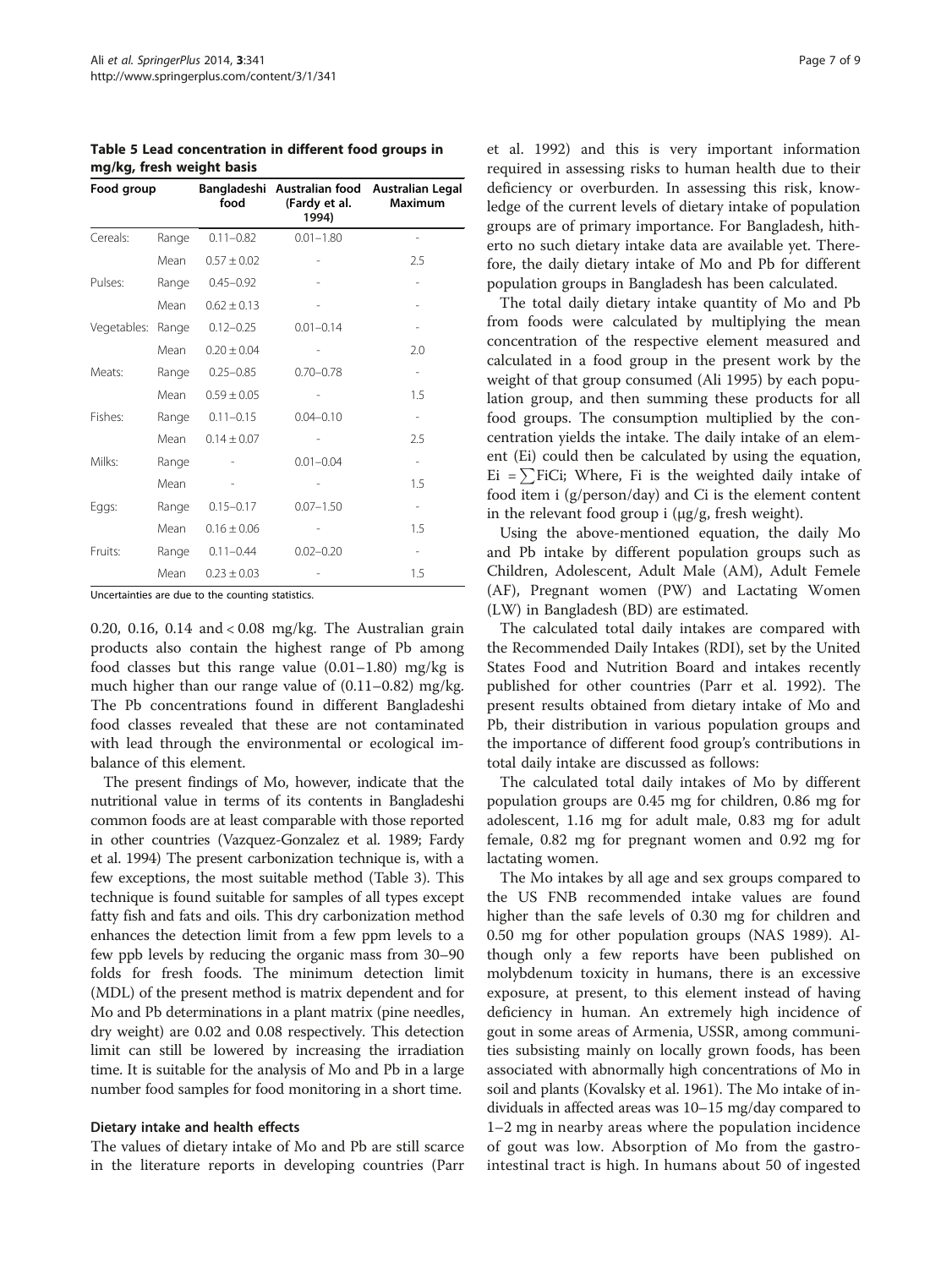<span id="page-7-0"></span>Mo enters into the blood stream. The Bangladesh Mo intake ranges from 0.45–1.16 mg/day, which would be possibly a cause of low incidence of gout in our population. Supporting other studies is needed to confirm this incidence. The higher intakes of Mo by Bangladeshi population groups as revealed in this study may be attributed to the major contribution of some specific foods such as cereals and pulses in the traditional Bangladeshi diets. About 90% of the Bangladeshi diets are composed of cereals, pulses and vegetables.

The total daily Pb intake data of Bangladeshi population has been estimated and these are 188 μg for children, 355 μg for adolescent, 482 μg for adult male, 339 μg for pregnant women and 383 μg for lactating women. With a very few exceptions, Pb intakes in Bangladeshi population groups (age and sex) are comparable to the values reported to many other countries (Parr et al. [1992\)](#page-8-0). In the USA, lead intake from foods range from 200–300 μg per day (NAS [1972](#page-8-0)) but values in excess of 400 μg of lead per day have been reported from western Europe (WHO [1973\)](#page-8-0). The Bangladeshi adult intake (sexes combined) is 411 μg, which is higher than the western European value (400 μg) but lower than 514 μg that was found in one Indian investigation (Jather et al. [1981](#page-8-0)). according to Clarkson (Reilly [1980](#page-8-0)) the maximum permissible daily total intake of Pb for adult should be 800 μg. Compared to this value; the Bangladeshi intake is lower and is only 51% of the maximum permissible daily total intake (800 μg). The present intake of Pb (411 μg) by the adult population of Bangladesh is also below the provisional tolerable daily intake of 429 μg/day (WHO [1978](#page-8-0)).

From the results of this dietary analysis, it is observed that the major foodstuff contributors to daily dietary intakes of Mo and Pb are plant foods (cereals and pulses) while the contribution of animal foods (meats, fishes, milk milk products, and eggs) is negligible. The main food of the Bangladeshi population is rice or wheat followed by pulses or vegetables and hence concentrations of Mo and Pb in cereals contribute a major part to the total daily intake of these elements. Although the mean concentration of Mo and Pb is higher in pulses, the consumption fraction of this ingredient is comparatively low. The daily consumption of other food classes such as meats, fishes, milks, eggs and fruits are generally much less compared to cereals and pulses and hence their contribution to the total daily intake of Mo and Pb is quite low.

Different groups of food items such as cereals, pulses, vegetables, meats, fishes, milks, eggs and fruits, commonly consumed in Bangladesh, have been studied by XRF method for low levels of Mo and Pb generally present in food matrix. The samples were analyzed in the form of thick pellets. To improve the sensitivity of the method, in all the analyses, samples were carbonized under appropriate conditions. This dry carbonization method is rapid, simple, low cost, uses no reagents and requires low temperatures and almost free from contamination is comparison with dry and wet ashing. The significant conclusions those can be drawn from the dietary analysis are: (i) With a few exceptions, the Bangladeshi food values in terms of Mo and Pb contents are comparable to those from other countries and are not heavily burdened with toxic element such as Pb. (ii) The findings of the dietary intake study suggest that much of the Mo and Pb intake has come from cereals, pulses and vegetables and (iii) The daily dietary intake level of Pb for adult Bangladeshi population is low in comparison with recommended safe intake and are comparable to those in many other countries. This is very significant in view of the fact that Bangladesh is at the low level of industrialization.

In summary, to determine heavy metal levels in foodstuffs, we developed a relatively simple and reliable XRF (using x-ray emitting isotopes) in which the sample is only homogenized, dry carbonized and formed into a pellet for X-ray measurements. This method could be applied for a wide range of food (both in plant and animal) in a low level of contaminants.

## Compliance with ethics requirements

## For articles that do not contain studies with human or animal subjects:

This article does not contain any studies with human or animal subjects.

#### Competing interests

All authors declare that they has no conflict of interest.

#### Authors' contributions

Conceived and designed the experiments: MA TRC. Performed the experiments: MA TRC. Analyzed the data: MA TRC MPA. Wrote the paper: MA TRC MPA BH. All authors read and approved the final manuscript.

#### Author details

<sup>1</sup>Chemistry Division, Atomic Energy Centre, PO Box 164, Dhaka 1000 Bangladesh. <sup>2</sup>Department of Zoology, Rangpur Government College, Rangpur, Bangladesh. <sup>3</sup>Entomology Division, Bangladesh Rice Research Institute (BRRI), Gazipur 1701, Bangladesh.

#### Received: 10 February 2014 Accepted: 26 June 2014 Published: 7 July 2014

#### References

- Ali M (1995) X-ray analytical studies of trace elements in food and drink: a nutritional assessment in Bangladesh. Ph.D. Thesis, Jahangirnagar University, Dhaka, Bangladesh
- Biswas SK, Khaliquzzaman M, Islam MM, Khan AH (1984) The use of a single multielement standard for trace analysis in biological materials by external beam PIXE. Nucl Instrm Meth 3:337–342
- Chailapakul O, Korsrisakul S, Siangproh W, Grudpan K (2007) Fast and simultaneous detection of heavy metals using a simple and reliable microchip-electrochemistry route: an alternative approach to food analysis. Talanta 74:83–689
- Davies IJT (1977) Medical significance of the essential biological metals. J Radioanal Chem 37:39–64
- Delgado V, Gonzalez L, Lopez A, Moran P, Vano E (1987) Excited fluorescence in low-Z elements by the low-energy gamma transitions and L-X-rays from a 241-Am XRF source. X-Ray Spectrom 16:143–217